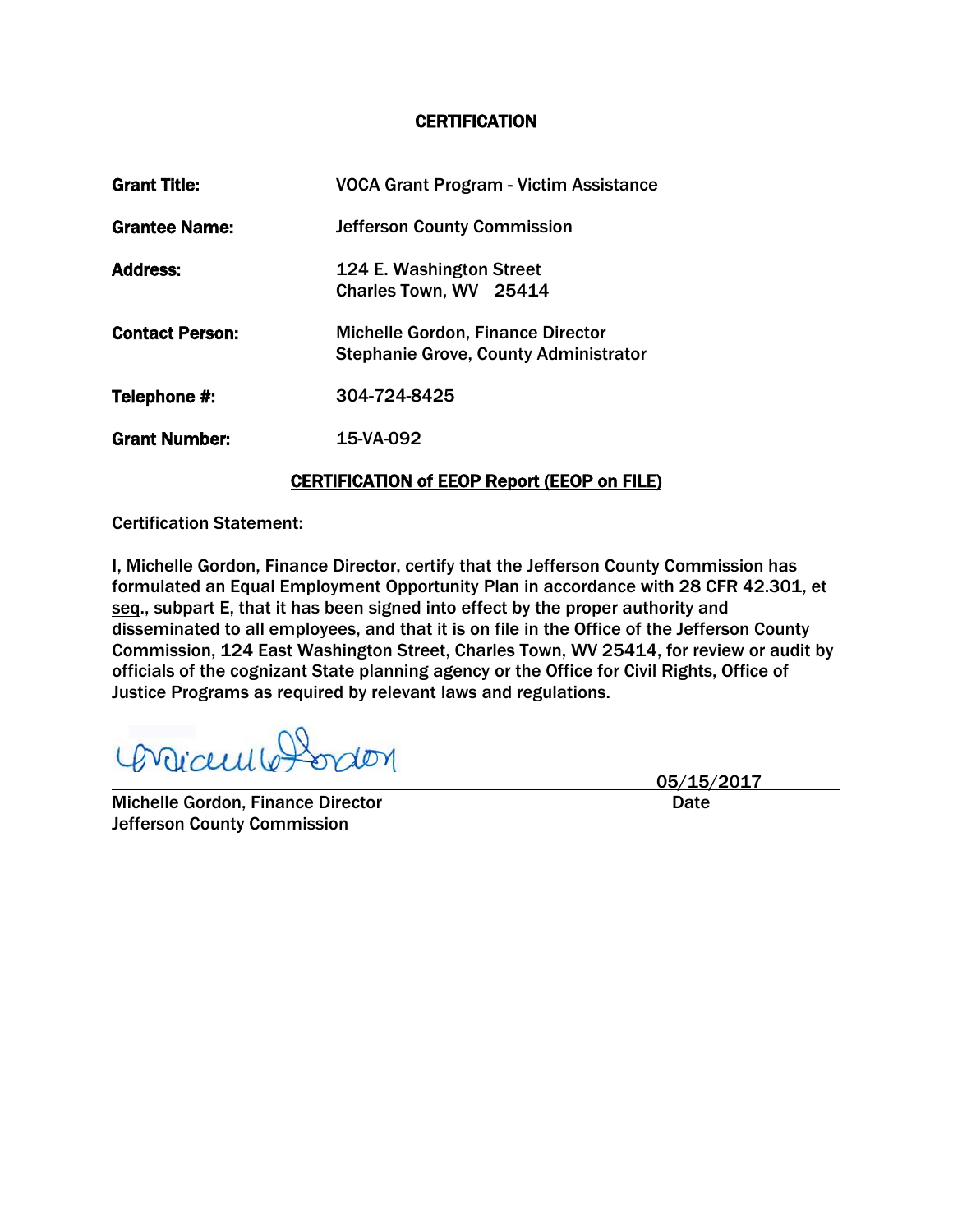| <b>Jefferson County WV</b>                      |          |                |                |                          |                          |                             |                          |                          |                |                          |                          |                          |                          |                          |
|-------------------------------------------------|----------|----------------|----------------|--------------------------|--------------------------|-----------------------------|--------------------------|--------------------------|----------------|--------------------------|--------------------------|--------------------------|--------------------------|--------------------------|
| Labor Statistics as of 5/15/2017                | Male     |                |                |                          |                          |                             | Female                   |                          |                |                          |                          |                          |                          |                          |
| Source: US DOL Labor Statistics 2006-2010 Data) |          | American       |                |                          |                          |                             | American                 |                          |                |                          |                          |                          |                          |                          |
|                                                 | Totals   | White          | Hispanic       | Black                    | Indian                   | Asian                       | Other                    |                          |                | White Hispanic           | Black                    | Indian                   | Asian                    | Other                    |
| Officials/Administrators                        |          |                |                |                          |                          |                             |                          |                          |                |                          |                          |                          |                          |                          |
| County #                                        | 9        | 5              | $\sim$         | $\omega$                 | ÷.                       | ÷.                          | $\sim$                   |                          | 4              | $\sim$                   | $\omega$                 | $\sim$                   | ÷.                       | $\sim$                   |
| County %                                        | 4.5%     | 55.6%          | 0.0%           | 0.0%                     | 0.0%                     | 0.0%                        | 0.0%                     | 44.4%                    |                | 0.0%                     | 0.0%                     | 0.0%                     | 0.0%                     | 0.0%                     |
| CLS#                                            | 3,710    | 1,995          | 65             | 75                       | 15                       | 14                          | 21                       | 1,375                    |                | 60                       | 90                       |                          | $\blacksquare$           | $\overline{\phantom{a}}$ |
| CLS %                                           | 15.3%    | 53.8%          | 1.8%           | 2.0%                     | 0.4%                     | 0.4%                        | 0.6%                     | 37.1%                    |                | 1.6%                     | 2.4%                     | 0.0%                     | 0.0%                     | 0.0%                     |
| Utilization %                                   | $-10.8%$ | 1.78%          | $-1.75%$       | $-2.02%$                 | $-0.40%$                 | $-0.38%$                    | $-0.57%$                 | 7.38%                    |                | $-1.62%$                 | $-2.43%$                 | 0.00%                    | 0.00%                    | 0.00%                    |
| Professionals                                   |          |                |                |                          |                          |                             |                          |                          |                |                          |                          |                          |                          |                          |
| County #                                        | 29       | 16             | ×.             |                          |                          | ÷.                          |                          |                          | 11             |                          | 2                        | $\sim$                   |                          |                          |
| County %                                        | 14.5%    | 55.2%          | 0.0%           | 0.0%                     | 0.0%                     | 0.0%                        | 0.0%                     | 37.9%                    |                | 0.0%                     | 6.9%                     | 0.0%                     | 0.0%                     | 0.0%                     |
| CLS#                                            | 5,010    | 2,310          | 214            | 44                       | ä,                       | 19                          | 8                        | 2,225                    |                | 20                       | 125                      | ÷,                       | 45                       | ÷.                       |
| CLS <sub>%</sub>                                | 20.7%    | 46.1%          | 4.3%           | 0.9%                     | 0.0%                     | 0.4%                        | 0.2%                     | 44.4%                    |                | 0.4%                     | 2.5%                     | 0.0%                     | 0.9%                     | 0.0%                     |
| Jtilization %                                   | $-6.2%$  | 9.06%          | $-4.27%$       | $-0.88%$                 | 0.00%                    | $-0.38%$                    | $-0.16%$                 | $-6.48%$                 |                | $-0.40%$                 | 4.40%                    | 0.00%                    | $-0.90%$                 | 0.00%                    |
|                                                 |          |                |                |                          |                          |                             |                          |                          |                |                          |                          |                          |                          |                          |
| <b>Technicians</b>                              |          |                |                |                          |                          |                             |                          |                          |                |                          |                          |                          |                          |                          |
| County #                                        | 24       | $\overline{7}$ | $\mathbf{1}$   | $\omega$                 | $\overline{\phantom{a}}$ | $\mathcal{L}_{\mathcal{A}}$ | $\overline{\phantom{a}}$ |                          | 16             | $\overline{\phantom{a}}$ | $\omega$                 | $\overline{\phantom{a}}$ | $\sim$                   | $\sim$                   |
| County %                                        | 12.0%    | 29.2%          | 4.2%           | 0.0%                     | 0.0%                     | 0.0%                        | 0.0%                     | 66.7%                    |                | 0.0%                     | 0.0%                     | 0.0%                     | 0.0%                     | 0.0%                     |
| CLS#                                            | 980      | 480            | $\overline{4}$ | 15                       |                          |                             |                          |                          | 431            | 15                       |                          |                          | 35                       |                          |
| CLS <sub>%</sub>                                | 4.0%     | 49.0%          | 0.4%           | 1.5%                     | 0.0%                     | 0.0%                        | 0.0%                     | 44.0%                    |                | 1.5%                     | 0.0%                     | 0.0%                     | 3.6%                     | 0.0%                     |
| Jtilization %                                   | 8.0%     | $-19.81%$      | 3.76%          | $-1.53%$                 | 0.00%                    | 0.00%                       | 0.00%                    | 22.69%                   |                | $-1.53%$                 | 0.00%                    | 0.00%                    | $-3.57%$                 | 0.00%                    |
|                                                 |          |                |                |                          |                          |                             |                          |                          |                |                          |                          |                          |                          |                          |
| <b>Protective Services</b>                      |          |                |                |                          |                          |                             |                          |                          |                |                          |                          |                          |                          |                          |
| Prot Svcs: Sworn                                | 26       | 24             | 1              | $\overline{\phantom{a}}$ | $\overline{\phantom{a}}$ | 1                           | $\overline{\phantom{a}}$ | $\overline{\phantom{a}}$ |                | $\overline{\phantom{a}}$ | $\overline{\phantom{a}}$ | $\overline{\phantom{a}}$ | $\overline{\phantom{a}}$ | $\overline{\phantom{a}}$ |
| Prot Svcs: Non-Sworn                            | 35       | 23             | $\it 1$        | $\overline{2}$           | $\sim$                   | ٠                           | $\overline{\phantom{a}}$ |                          | 9              | $\sim$                   | ٠                        | $\sim$                   | $\overline{\phantom{a}}$ | $\overline{\phantom{a}}$ |
| County #                                        | 61       | 47             | $\overline{2}$ | $\overline{2}$           | $\overline{a}$           | $\mathbf{1}$                | $\bar{a}$                |                          | 9              | $\omega$                 | ä,                       | ÷,                       | $\Box$                   | $\omega$                 |
| County %                                        | 30.5%    | 77.0%          | 3.3%           | 3.3%                     | 0.0%                     | 1.6%                        | 0.0%                     | 14.8%                    |                | 0.0%                     | 0.0%                     | 0.0%                     | 0.0%                     | 0.0%                     |
| CLS#                                            | 830      | 460            | 65             | 50                       | $\blacksquare$           | 60                          | $\overline{\phantom{a}}$ |                          | 185            | $\overline{\phantom{a}}$ | ÷,                       | $\sim$                   | 10                       | $\overline{\phantom{a}}$ |
| CLS %                                           | 3.4%     | 55.4%          | 7.8%           | 6.0%                     | 0.0%                     | 7.2%                        | 0.0%                     | 22.3%                    |                | 0.0%                     | 0.0%                     | 0.0%                     | 1.2%                     | 0.0%                     |
| Utilization %                                   | 27.1%    | 21.63%         | $-4.55%$       | $-2.75%$                 | 0.00%                    | $-5.59%$                    | 0.00%                    | $-7.54%$                 |                | 0.00%                    | 0.00%                    | 0.00%                    | $-1.20%$                 | 0.00%                    |
| <b>Administrative Support</b>                   |          |                |                |                          |                          |                             |                          |                          |                |                          |                          |                          |                          |                          |
| County #                                        | 64       | 3              | $\mathbf{1}$   | $\overline{\phantom{a}}$ | ä,                       | $\overline{\phantom{a}}$    | ÷,                       |                          | 55             | $\mathbf{1}$             | 4                        | ÷,                       | $\bar{a}$                | ×.                       |
| County %                                        | 32.0%    | 4.7%           | 1.6%           | 0.0%                     | 0.0%                     | 0.0%                        | 0.0%                     | 85.9%                    |                | 1.6%                     | 6.3%                     | 0.0%                     | 0.0%                     | 0.0%                     |
| CLS#                                            | 4,190    | 880            | 35             | 90                       |                          | 65                          |                          | 2,625                    |                | 110                      | 235                      |                          | 150                      |                          |
| CLS <sub>%</sub>                                | 17.3%    | 21.0%          | 0.8%           | 2.1%                     | 0.0%                     | 1.6%                        | 0.0%                     | 62.6%                    |                | 2.6%                     | 5.6%                     | 0.0%                     | 3.6%                     | 0.0%                     |
| Utilization %                                   | 14.7%    | $-16.31%$      | 0.73%          | $-2.15%$                 | 0.00%                    | $-1.55%$                    | 0.00%                    | 23.29%                   |                | $-1.06%$                 | 0.64%                    | 0.00%                    | $-3.58%$                 | 0.00%                    |
|                                                 |          |                |                |                          |                          |                             |                          |                          |                |                          |                          |                          |                          |                          |
| <b>Skilled Craft</b>                            |          |                |                |                          |                          |                             |                          |                          |                |                          |                          |                          |                          |                          |
| County #                                        | 7        | 6              | ×.             | $\mathbf{1}$             | $\overline{\phantom{a}}$ | $\sim$                      | $\sim$                   | $\sim$                   |                | ÷.                       | ×.                       | $\sim$                   | ÷.                       | $\sim$                   |
| County %                                        | 3.5%     | 85.7%          | 0.0%           | 14.3%                    | 0.0%                     | 0.0%                        | 0.0%                     |                          | 0.0%           | 0.0%                     | 0.0%                     | 0.0%                     | 0.0%                     | 0.0%                     |
| CLS#                                            | 5,360    | 4,300          | 140            | 300                      | $\overline{\phantom{a}}$ | 50                          | 30                       |                          | 470            | $\overline{\phantom{a}}$ | 50                       | $\sim$                   | 10                       | 10                       |
| CLS %                                           | 22.1%    | 80.2%          | 2.6%           | 5.6%                     | 0.0%                     | 0.9%                        | 0.6%                     |                          | 8.8%           | 0.0%                     | 0.9%                     | 0.0%                     | 0.2%                     | 0.2%                     |
| Utilization %                                   | $-18.6%$ | 5.49%          | $-2.61%$       | 8.69%                    | 0.00%                    | $-0.93%$                    | $-0.56%$                 | $-8.77%$                 |                | 0.00%                    | $-0.93%$                 | 0.00%                    | $-0.19%$                 | $-0.19%$                 |
|                                                 |          |                |                |                          |                          |                             |                          |                          |                |                          |                          |                          |                          |                          |
| <b>Service Maintenance</b>                      |          |                |                |                          |                          |                             |                          |                          | $\overline{2}$ |                          |                          |                          |                          |                          |
| County #                                        | 6        | $\overline{2}$ |                |                          |                          |                             |                          |                          |                | $\overline{2}$           | $\overline{\phantom{a}}$ |                          |                          |                          |
| County %                                        | 3.0%     | 33.3%          | 0.0%           | 0.0%                     | 0.0%                     | 0.0%                        | 0.0%                     | 33.3%                    |                | 33.3%                    | 0.0%                     | 0.0%                     | 0.0%                     | 0.0%                     |
| CLS#                                            | 4,130    | 1,250          | 89             | 270                      | $\sim$                   | 19                          | $\blacksquare$           | 2,055                    |                | 160                      | 155                      | $\blacksquare$           | 115                      | 17                       |
| CLS %                                           | 17.1%    | 30.3%<br>3.07% | 2.2%           | 6.5%                     | 0.0%                     | 0.5%                        | 0.0%                     | 49.8%                    |                | 3.9%                     | 3.8%<br>$-3.75%$         | 0.0%                     | 2.8%                     | 0.4%<br>$-0.41%$         |
| Utilization %                                   | $-14.1%$ |                | $-2.15%$       | $-6.54%$                 | 0.00%                    | $-0.46%$                    | 0.00%                    | $-16.42%$                |                | 29.46%                   |                          | 0.00%                    | $-2.78%$                 |                          |
| <b>County Totals</b>                            |          |                |                |                          |                          |                             |                          |                          |                |                          |                          |                          |                          |                          |
| Total County #                                  | 200      | 86             | $\sqrt{4}$     | $\overline{3}$           | $\overline{\phantom{a}}$ | $\mathbf{1}$                | $\blacksquare$           |                          | 97             | $\overline{3}$           | 6                        | $\overline{\phantom{a}}$ | $\overline{\phantom{a}}$ | $\sim$                   |
| Total County %                                  | 100.0%   | 43.0%          | 2.0%           | 1.5%                     | 0.0%                     | 0.5%                        | 0.0%                     | 48.5%                    |                | 1.5%                     | 3.0%                     | 0.0%                     | 0.0%                     | 0.0%                     |
| <b>Total CLS #</b>                              | 24,210   | 11,675         | 612            | 844                      | 15                       | 227                         | 59                       | 9,366                    |                | 365                      | 655                      | $\overline{\phantom{a}}$ | 365                      | 27                       |
| Total CLS %                                     | 100.0%   | 48.2%          | 2.5%           | 3.5%                     | 0.1%                     | 0.9%                        | 0.2%                     | 38.7%                    |                | 1.5%                     | 2.7%                     | 0.0%                     | 1.5%                     | 0.1%                     |
| Utilization %                                   | 0.0%     | $-5.22%$       | $-0.53%$       | $-1.99%$                 | $-0.06%$                 | $-0.44%$                    | $-0.24%$                 | 9.81%                    |                | $-0.01%$                 | 0.29%                    | 0.00%                    | $-1.51%$                 | $-0.11%$                 |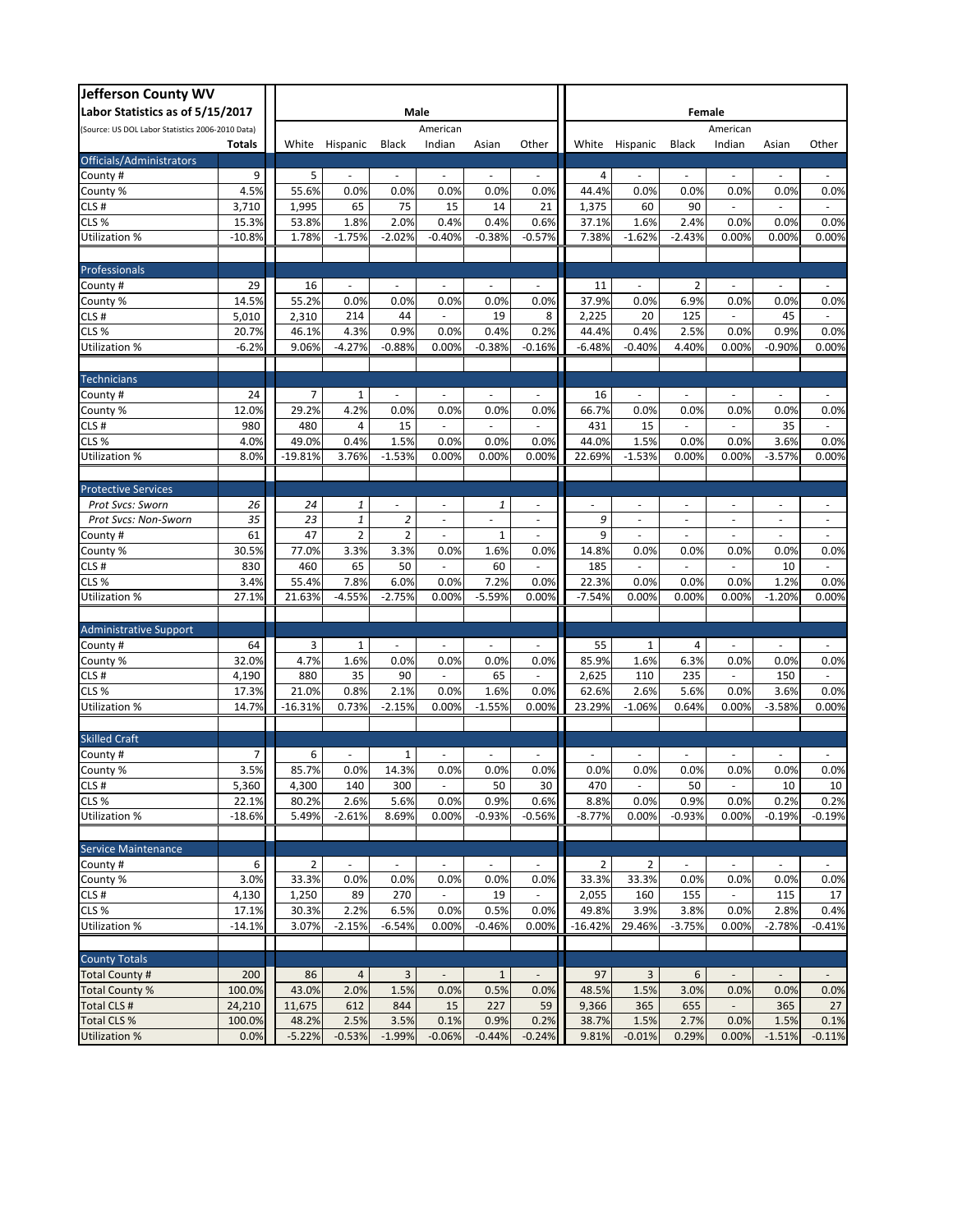# **Jefferson County Commission**

Utilization Analysis (Data as of 05/15/2017)

Data for the community labor statistics data was obtained from the website American FactFinder which contains data from the U.S. Census Bureau. This specific data which was obtained was gathered by the U.S. Census Bureau from the American Community Survey. As of May 15, 2017, the U.S. Census Bureau had not released estimated census and labor force data for 2016-2020; therefore, data was used from the survey that was conducted in 2010 and published in 2012. The community labor statistic (CLS) data used in the preparation of this report represents data solely for Jefferson County, WV. The Jefferson County employer data was obtained from the payroll system and is listed as "County" on the attached chart.

Overall totals on the attached chart do not show significant statistical variances. The final County totals show that the Commission's policy and commitment to equal opportunity employment practices are being followed by County hiring staff. Statistics showing significant under or over utilization may be evidence of employment discrimination.

For the purposes of this analysis, variances greater than 10% under or over utilization will be outlined:

- *Officials/Administrators:* No variances exceeded 10% over or under the available labor pool in Jefferson County.
- *Professionals*: No variances exceeded 10% over or under the available labor pool in Jefferson County.
- *Technicians*: Based on the available labor pool in Jefferson County, the Commission should focus on improving recruitment of white males (-19.81% under utilized). Doing so may correct the over utilization of white females in this category (22.69% over utilized).
- *Protective Services*: Workforce numbers indicated that improvements should be made to recruit more white females (-7.54% under utilized), and more Hispanic and Asian males, at -4.55% and - 5.59% underutilized respectively. Improving recruitment in those categories will reduce the County's over utilization of white males (21.63%).
- *Administrative Services*: Similar to the *Technician* category, based on the available labor pool in Jefferson County, the Commission should focus on improving recruitment of white males (-16.31% under utilized). Doing so may correct the over utilization of white females in this category (23.29% over utilized).
- *Skilled / Semi-skilled Craft*: No variances exceeded 10% over or under the available workforce in Jefferson County. Lastly,
- *Service Maintenance:* Workforce numbers indicated that improvements should be made to recruit more white females (-16.42% under utilized), and less Hispanic females (29.46% over utilized).

To continue efforts to recruit, hire and retain a diverse base of employees at all levels, the County should continue to foster relationships with local associations, colleges and workforce groups to recruit candidates and ensure that diverse candidates are being fairly considered. The County will continue to look for new opportunities to support women and diverse employees interested in advancing to leadership positions. Lastly, the County will continue its commitment to maintaining a work environment free of illegal discriminatory behavior, including discriminatory harassment, and will take appropriate steps to eliminate such behavior.

## *Internal Dissemination:*

- The EEOP plan and utilization report will be posted on the County's intranet site, an internal electronic communication network for all employees.
- A County-wide email with a link to the reports will be sent notifying employees that the reports are available on the intranet and that a physical copy is located in human resources.